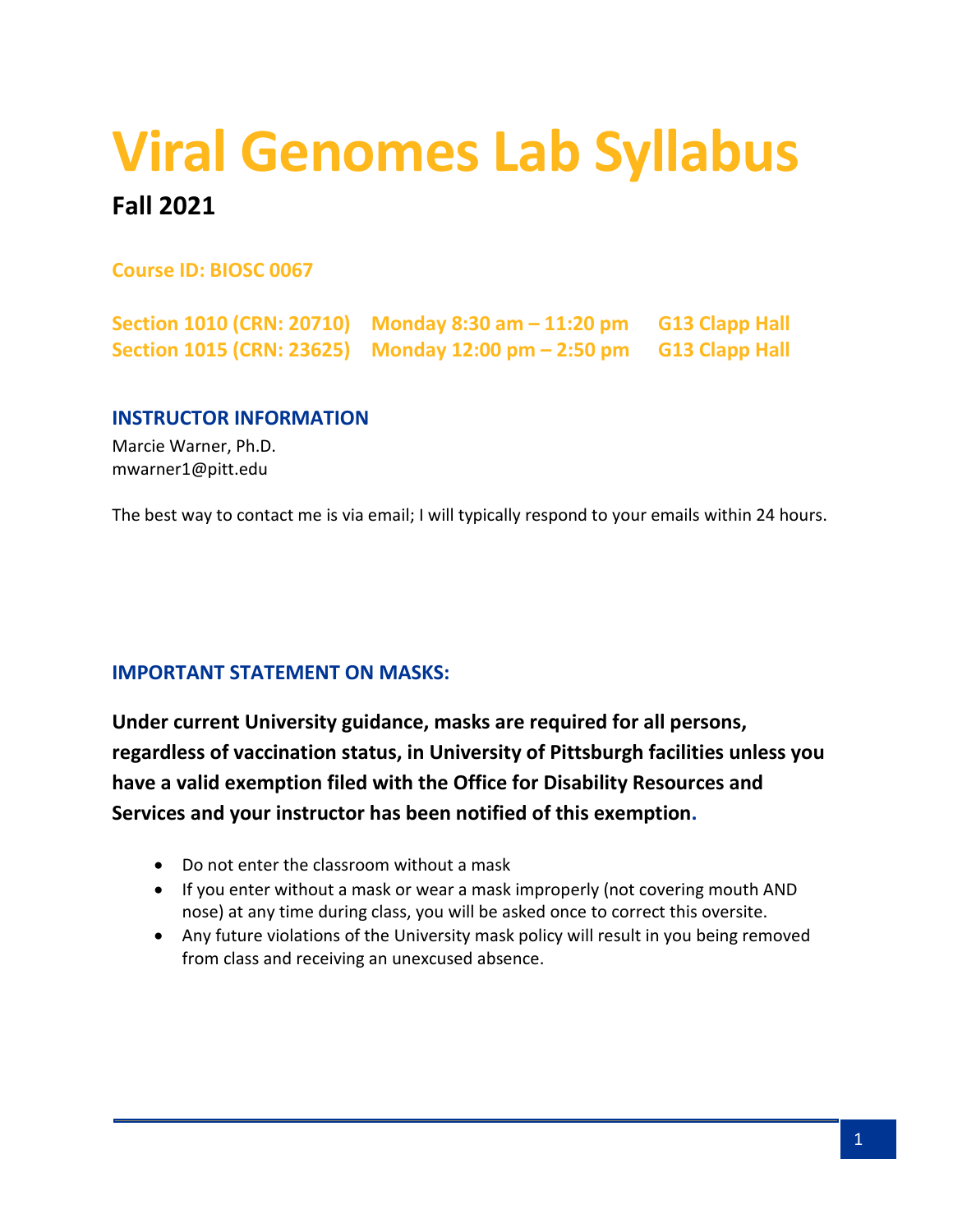### **OFFICE HOURS**

All office hours will be held on Zoom. If you want to attend office hours, click on the link to join. If I am meeting with another student, you will be placed in the waiting room, and you will be admitted when the previous student is finished. Email me to set up another meeting time if the scheduled times for office hours do not fit your schedule.

Office hours: Thursday 10 am – 12 pm

Zoom meeting link: <https://pitt.zoom.us/j/93388936370> Meeting ID: 933 8893 6370

#### **PRE-REQUISITES**

Minimum grade of C or higher in: Biosc 0050 or 0058 or 0070 or 0190 or Biol 0101 or 0111 Co-requisites: Biosc 0160 or 0180 or 0165 or 0716 or Biol 0102 or 0120 or Bioeng 1071 or 1072

#### **EXPERIMENTAL OVERVIEW**

In order to learn about how a novel virus is evaluated for gene content and phylogeny, you will work with a team of other students to "annotate" a bacteriophage genome. Your group will begin the semester with a raw file of nucleotide sequence (on average, a phage genome contains about 70,000 nucleotides). You will utilize a suite of bioinformatics programs to evaluate how many genes the phage contains, where those genes are positioned along the genome, and how many of those genes can be assigned functions. Your completed annotation will be submitted to the Genbank database and you will be an author on the file; your work will then be publicly available to phage researchers to aid in their future analyses. You will end the semester by performing an independent project to further investigate the effects of viral mutations or investigate their life cycle or host range.

# **COURSE OBJECTIVES**

Upon completion of this course, the student will be able to:

- Explain how a novel virus is identified and characterized
- Utilize a suite of bioinformatics programs to evaluate the likelihood that a stretch of viral DNA might be expressed and/or translated and what the function of the gene product might be
- Perform comparative analyses to evaluate the novelty of a viral genome
- Broadly understand the theory behind several bioinformatics programs
- Read, record, and present primary scientific data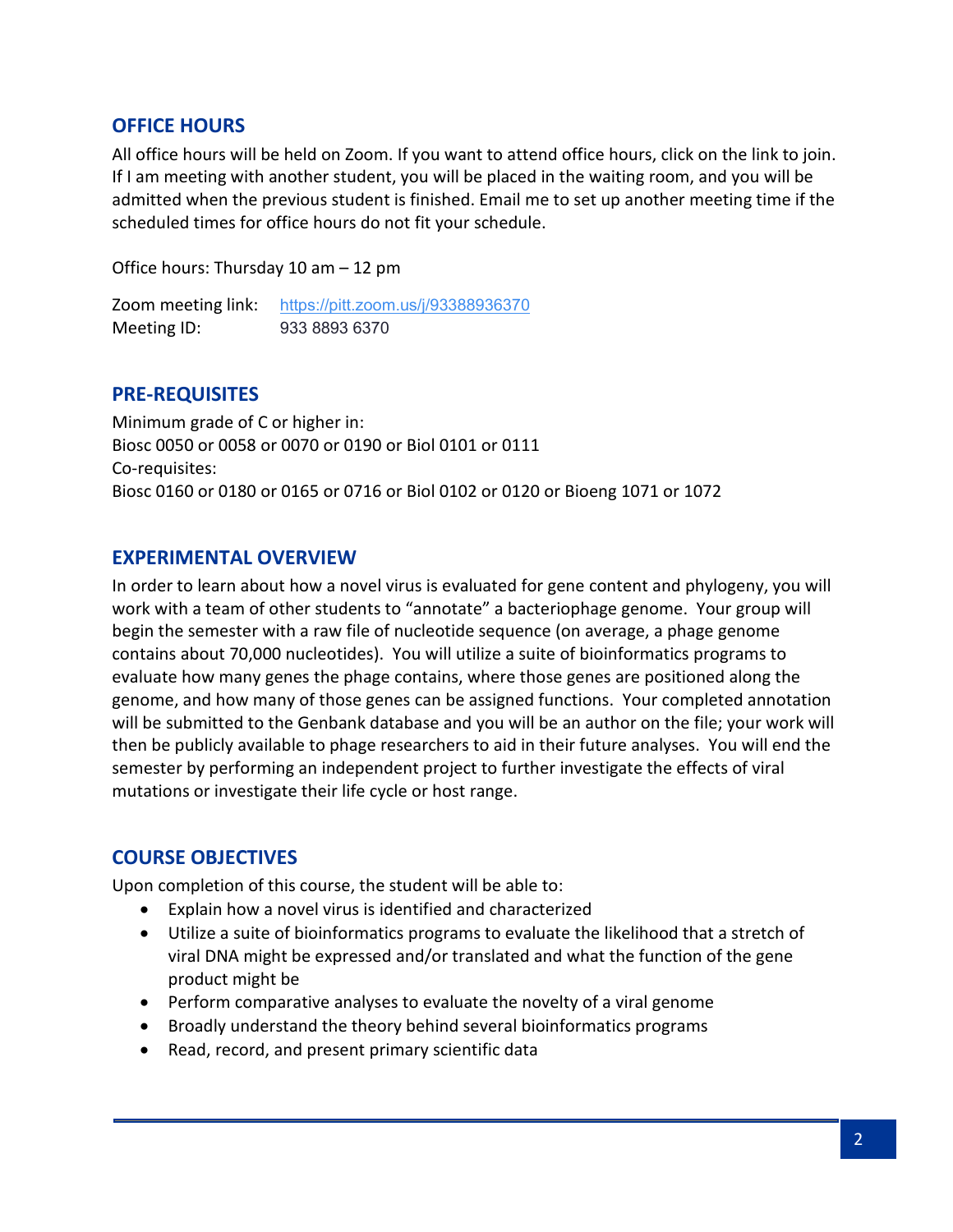# **REQUIRED MATERIALS**

You do not need to purchase any textbooks or other materials prior to the start of the semester; all tools are provided with your university login credentials to my.pitt.edu or on the indicated websites.

#### All **Assignment instructions** will be posted to Canvas

HHMI SEA-PHAGES **Bioinformatics Guide**: <https://seaphagesbioinformatics.helpdocsonline.com/home> Step-by-step phage annotation instructions

HHMI SEA-PHAGES **Phage Discovery Guide:** <https://seaphagesphagediscoveryguide.helpdocsonline.com/home> Useful for readings on background phage information

#### **Actinobacteriophage Database:**

<https://phagesdb.org/>

Links to **GeneMark** on phage page

#### **Phamerator:**

<https://phamerator.org/> Phage genome visualization/comparative program

#### **PECAAN:**

<https://discover.kbrinsgd.org/evidence/summary>

Tool for compiling output from bioinformatics programs and final genome calls

It is important that you know how to get on Canvas: [http://canvas.pitt.edu/.](http://canvas.pitt.edu/) You can access Canvas from my.pitt.edu Student Portal, or you can download the Canvas mobile app. You are expected to check Canvas regularly for lecture notes, assignments, announcements, and other material. Main communication with the class will be via Canvas announcements. All assignments will be submitted through Canvas, and grades/corresponding rubrics will be posted to Canvas. If you need help accessing Canvas, contact computer help desk at 412-624-HELP or click on the Help icon on your Canvas dashboard. Assistance is available 24/7 by phone, email, or webchat.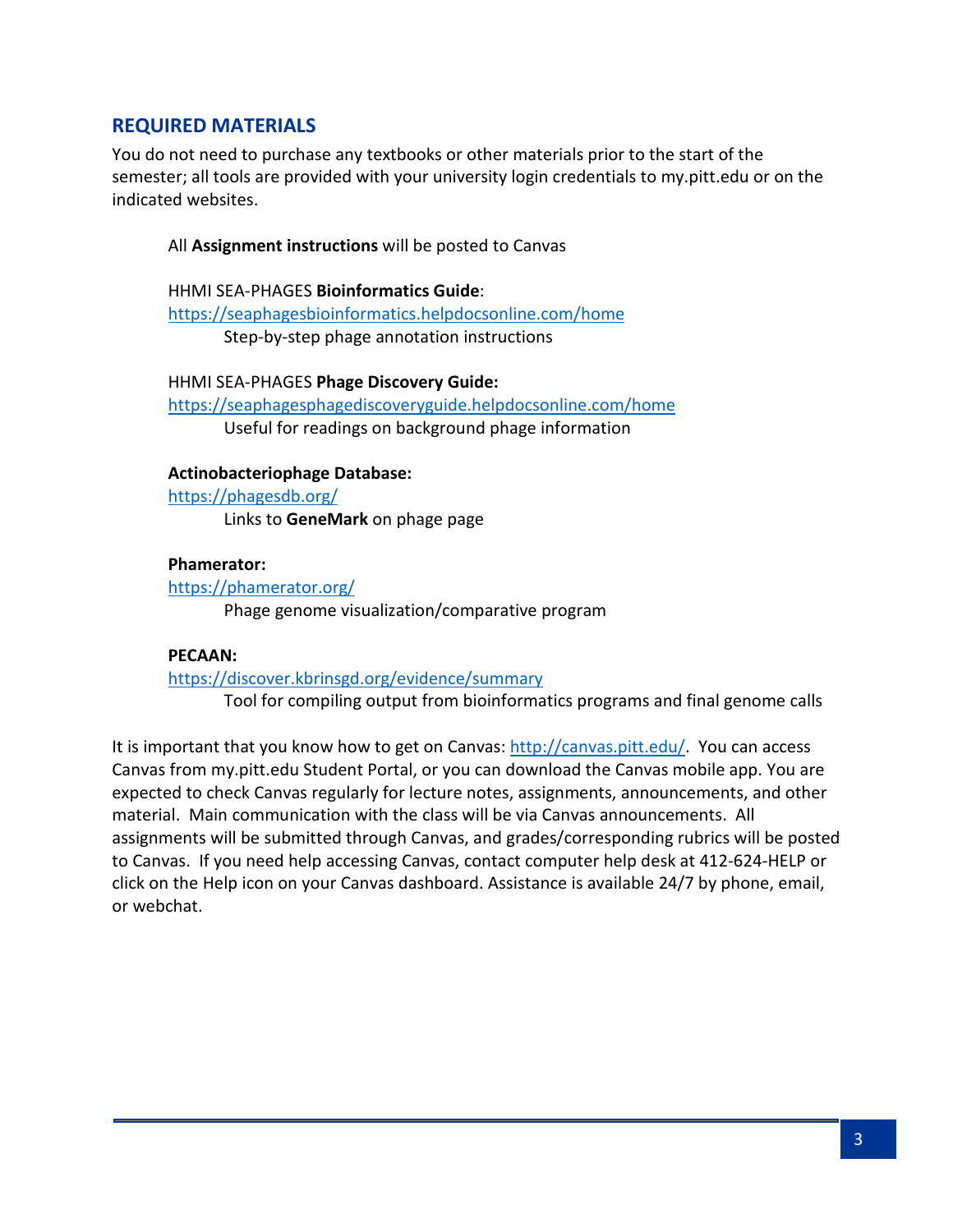# **COURSE EVALUATION**

See **weekly modules** in the Canvas course navigation menu for detailed instructions for each individual assignment.

# **EVALUATION**

| <b>Item Evaluated</b>                                    | Method of<br>Completion | Due at Start of Class on:                                                 | Point<br>Value | Percentage<br>of Final<br>Grade |
|----------------------------------------------------------|-------------------------|---------------------------------------------------------------------------|----------------|---------------------------------|
| <b>Canvas Quizzes</b>                                    | Individual              | 18 point weekly quiz<br>during phage annotation<br>(6 total; drop lowest) | 90             | 30%                             |
| <b>Research papers</b>                                   |                         |                                                                           |                | 10%                             |
| Chan paper                                               | Individual              | Sept 13                                                                   | 15             |                                 |
| Hatfull/Spencer paper                                    | Individual              | Nov 1                                                                     | 15             |                                 |
| <b>Annotation</b>                                        |                         |                                                                           |                | 45%                             |
| Coding potential                                         | Individual              | Sept 20                                                                   | 20             |                                 |
| <b>BLAST</b>                                             | Individual              | Sept 27                                                                   | 20             |                                 |
| Start tools                                              | Individual              | Oct 4                                                                     | 20             |                                 |
| Final start calls                                        | Team                    | Oct 18                                                                    | 15             |                                 |
| <b>Function tools</b>                                    | Individual              | Oct 18                                                                    | 20             |                                 |
| <b>Final function calls</b>                              | Team                    | <b>Oct 25</b>                                                             | 15             |                                 |
| Guiding principles analysis                              | Team                    | <b>Oct 25</b>                                                             | 20             |                                 |
| <b>Author list</b>                                       | Individual              | <b>Oct 25</b>                                                             | 5              |                                 |
| <b>Final Project</b>                                     |                         |                                                                           |                | 15%                             |
| Choice of final project                                  | Team                    | Nov <sub>3</sub>                                                          | $\overline{2}$ |                                 |
| Slideshow of annotation +<br>independent project results | Team                    | Dec 6                                                                     | 30             |                                 |
| Oral presentation                                        | Team                    | Dec 6                                                                     | 10             |                                 |
| Evaluation of other students'<br>presentations           | Individual              | Dec 13                                                                    | 3              |                                 |
|                                                          |                         | <b>TOTAL</b>                                                              | 300            |                                 |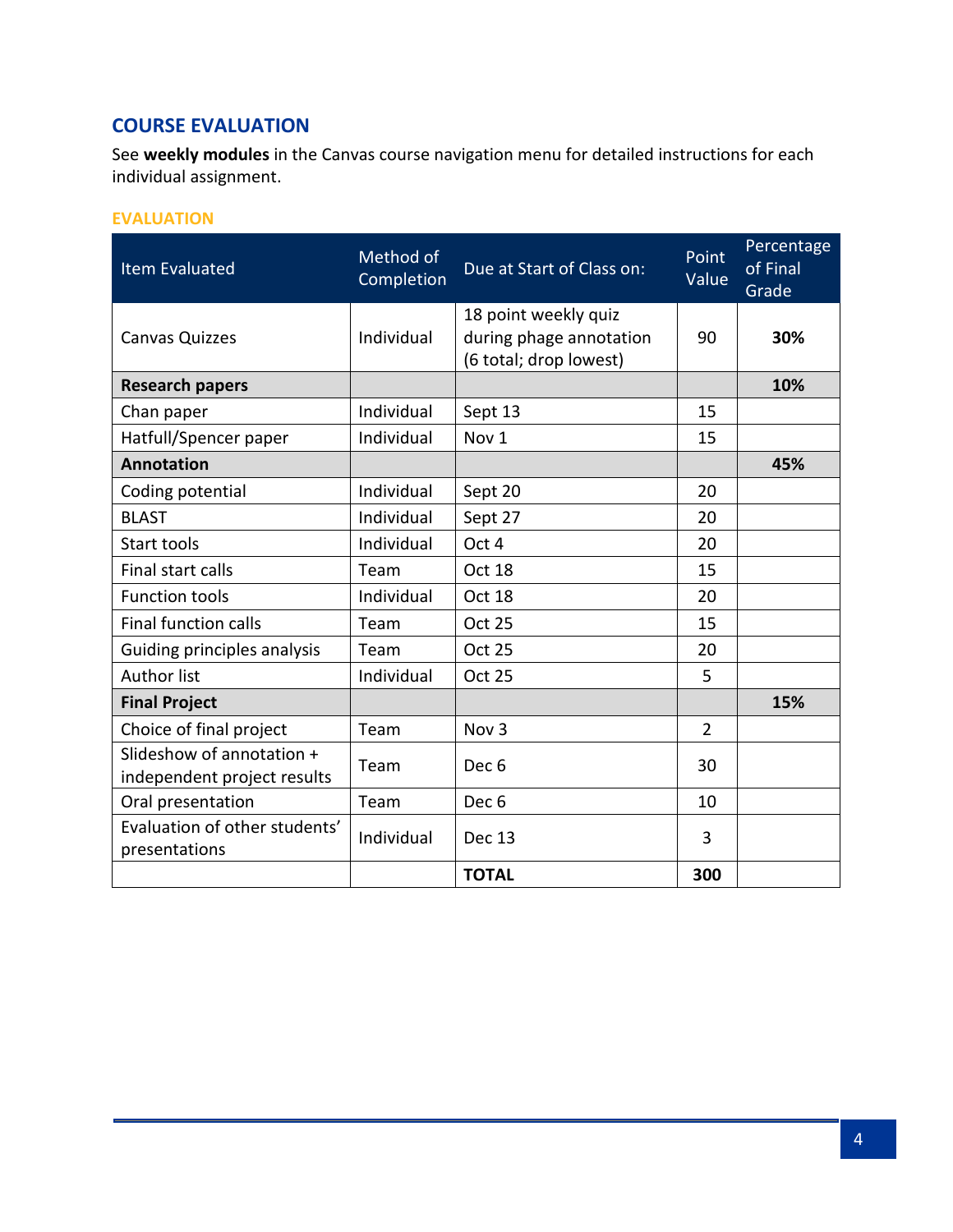#### **GRADING SCALE**

Percentages are rounded to the nearest number, so 97.4% = 97% and 97.5% = 98%.

| Grade     | <b>Points</b> | Grade | Points       |
|-----------|---------------|-------|--------------|
| A+        | $97 - 100$    | C     | $73 - 77$    |
| A         | $93 - 97$     | $C -$ | $70 - 73$    |
| $A -$     | $90 - 93$     | D+    | $67 - 70$    |
| $B+$      | $87 - 90$     | D     | $63 - 67$    |
| B         | $83 - 87$     | $D-$  | $60 - 63$    |
| <b>B-</b> | $80 - 83$     | F     | Less than 60 |
| C+        | $77 - 80$     |       |              |

| Grade | Points       |
|-------|--------------|
| C     | 73 - < 77    |
| $C -$ | $70 - 573$   |
| D+    | 67 - < 70    |
| D     | $63 - 67$    |
|       | $60 - 53$    |
| F     | Less than 60 |

#### **COURSE SCHEDULE**

This schedule is subject to change to accommodate the progress of course research. Students will be notified of any schedule changes in the weekly Canvas announcement.

- Week 1 (August 30):
- Review viral structure and classification
- Discuss bacteriophages and genome annotation
- Week 2 (Sept 6):
- NO CLASS (Labor Day)
- Week 3 (Sept 13):
- Review initial discovery and classification of SARS-CoV-2
- Review details of the phage we're annotating
- Utilize GeneMark to evaluate coding potential of predicted phage genes
- Week 4 (Sept 20): Perform BLAST analyses of predicted genes
- Week 5 (Sept 27):
- Evaluate Starterator data
- Evaluate gap/overlap data
- Week 6 (Oct 4):
- Make final start calls
- Evaluate and/or confirm functional assignments using HHPred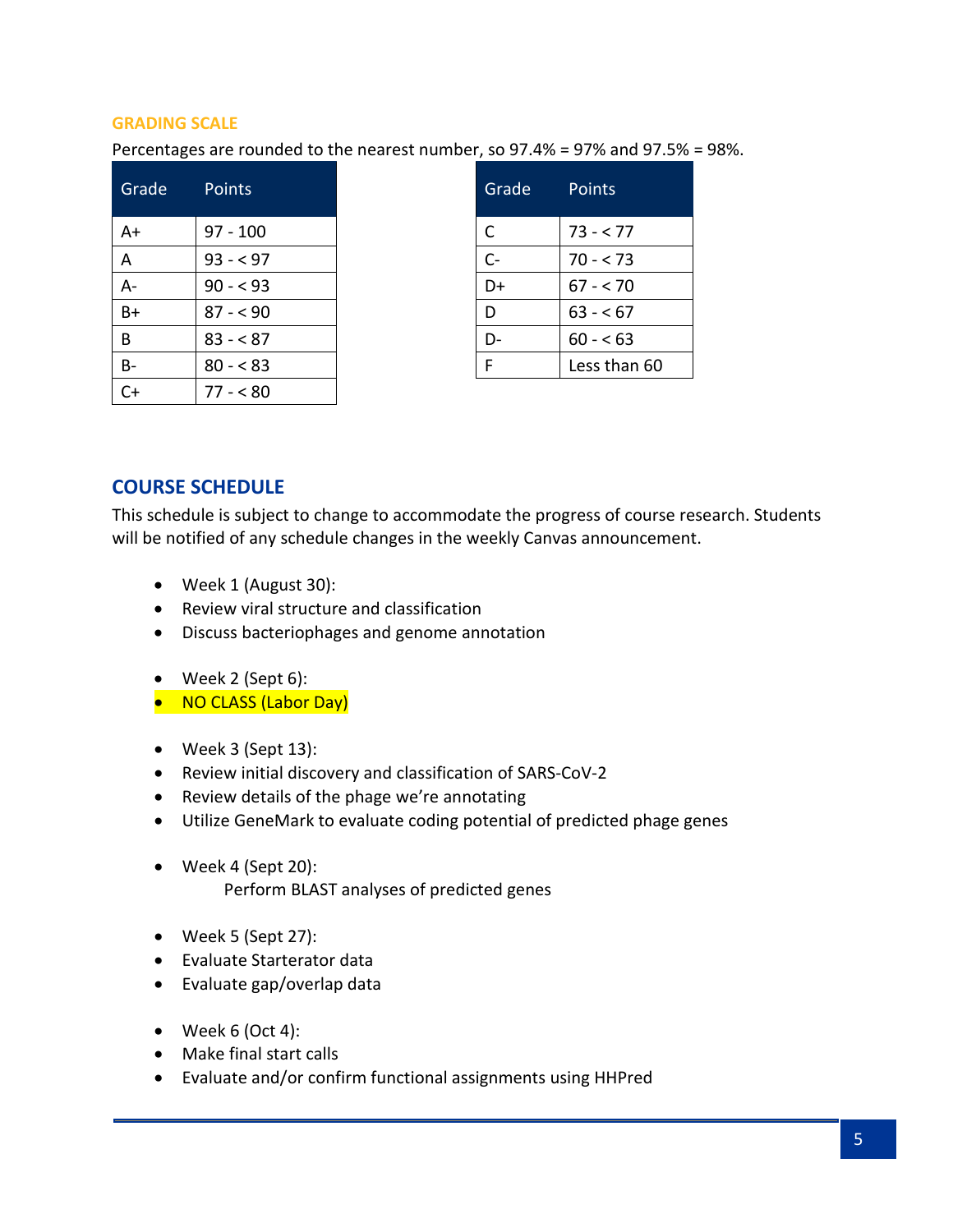- Week 7 (Oct 11)
- NO CLASS Fall break
- Week 8 (Oct 18):
- Make final function calls
- Discuss guiding principles
- Week 9 (Oct 25):
- Finalize annotation and submit
- Week 10 (Nov 1):
- Introduce final projects
- Practice micropipetting/titer lysates/streak for lysogens
- Week 11 (Nov 8):
- Begin final project experiments
- Week 12 (Nov 15)
- Continue work on final projects/collect data
- Week 13 (Nov 22):
- NO CLASS (Thanksgiving)
- Week 14 (Nov 29):
- Finish final projects/collect data
- Prepare presentations and record
- Week 15 (Dec 6):
- Watch classmates' presentations and presentations from other courses

# **TEACHING METHODS**

BIOSC 0067 is an authentic, research-based lab course in which students will work individually and in teams to annotate the genome of a novel bacteriophage infecting *Gordonia terrae* and to use a variety of bioinformatic tools to investigate the SARS CoV-2 virus.

Class activities (journal article discussions, bioinformatics data analysis, presentations) will enrich students' understanding of the field and improve their scientific identity.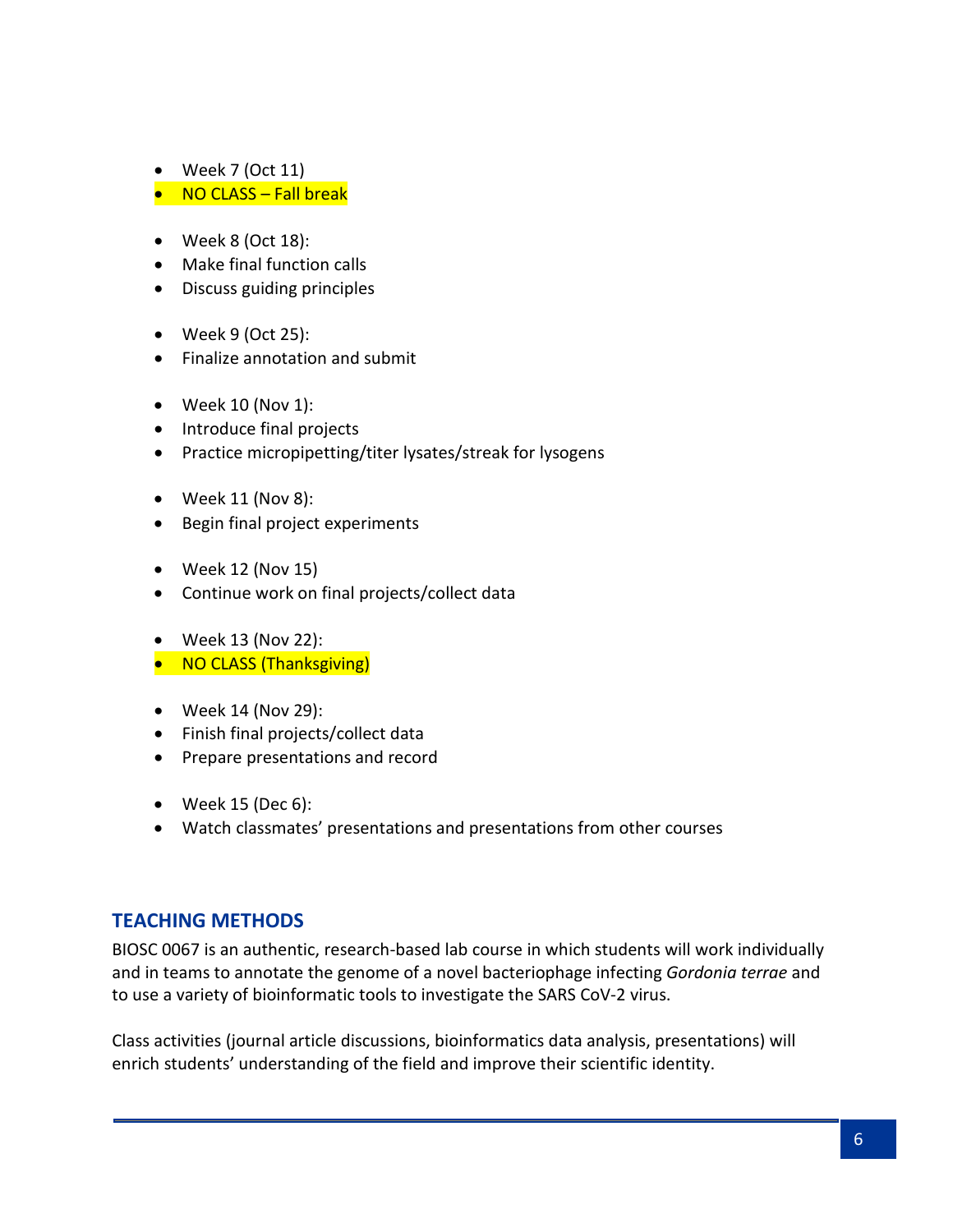# **E-MAIL COMMUNICATION POLICY**

Each student is issued a University e-mail address (username@pitt.edu) upon admittance. This e-mail address may be used by the University for official communication with students. Students are expected to read e-mail sent to this account on a regular basis. Failure to read and react to University communications in a timely manner does not absolve the student from knowing and complying with the content of the communications. The University provides an email forwarding service that allows students to read their e-mail via other service providers (e.g., Hotmail, AOL, Yahoo). Students that choose to forward their e-mail from their pitt.edu address to another address do so at their own risk. If e-mail is lost as a result of forwarding, it does not absolve the student from responding to official communications sent to their University e-mail address. To forward e-mail sent to your University account, go to [http://accounts.pitt.edu,](http://accounts.pitt.edu/) log into your account, click on *Edit Forwarding Addresses*, and follow the instructions on the page. Be sure to log out of your account when you have finished. For the full E-mail Communication Policy, go to [www.bc.pitt.edu/policies/policy/09/09-10-01.html.](http://www.bc.pitt.edu/policies/policy/09/09-10-01.html))

# **RECORDINGS**

Lab meetings (not including individual group discussions) will be recorded on Zoom for students to review the material or to catch up in the event of an absence. These recordings will be available on Canvas and are only for use by students in this section during this term. At the end of the term, recordings will be deleted.

# **COURSE ATTENDANCE POLICY**

A significant portion of most class meetings will be dedicated to group work and preparation for student presentations. You will need to arrange a weekly meeting with your group if you are unable to meet during class time, a meeting with the instructor to make up any in-class presentations and view the recorded lecture prior to the next week's class.

If you are unable to attend class for any reason, please contact both your section instructor and all members of your Research Team as soon as possible, preferably prior to the start of class. Given that we are holding meetings for class in the middle of a pandemic, it is expected that other members of the Research Team will take on a reasonable amount of additional teamwork until the sick teammate recovers. When the teammate is able to return to class, it is expected that the returning teammate will relieve the other team members and assume extra duties during the next lab.

Any absence must be properly excused by a healthcare provider OR Pitt Student Health for an illness or a University official for University business. Excused absences are at the discretion of your instructor, although most absences may count as excused if you keep in regular communication with your instructor and demonstrate a reasonable effort to make progress in the course. Acceptable documentation should be submitted to your instructor via email within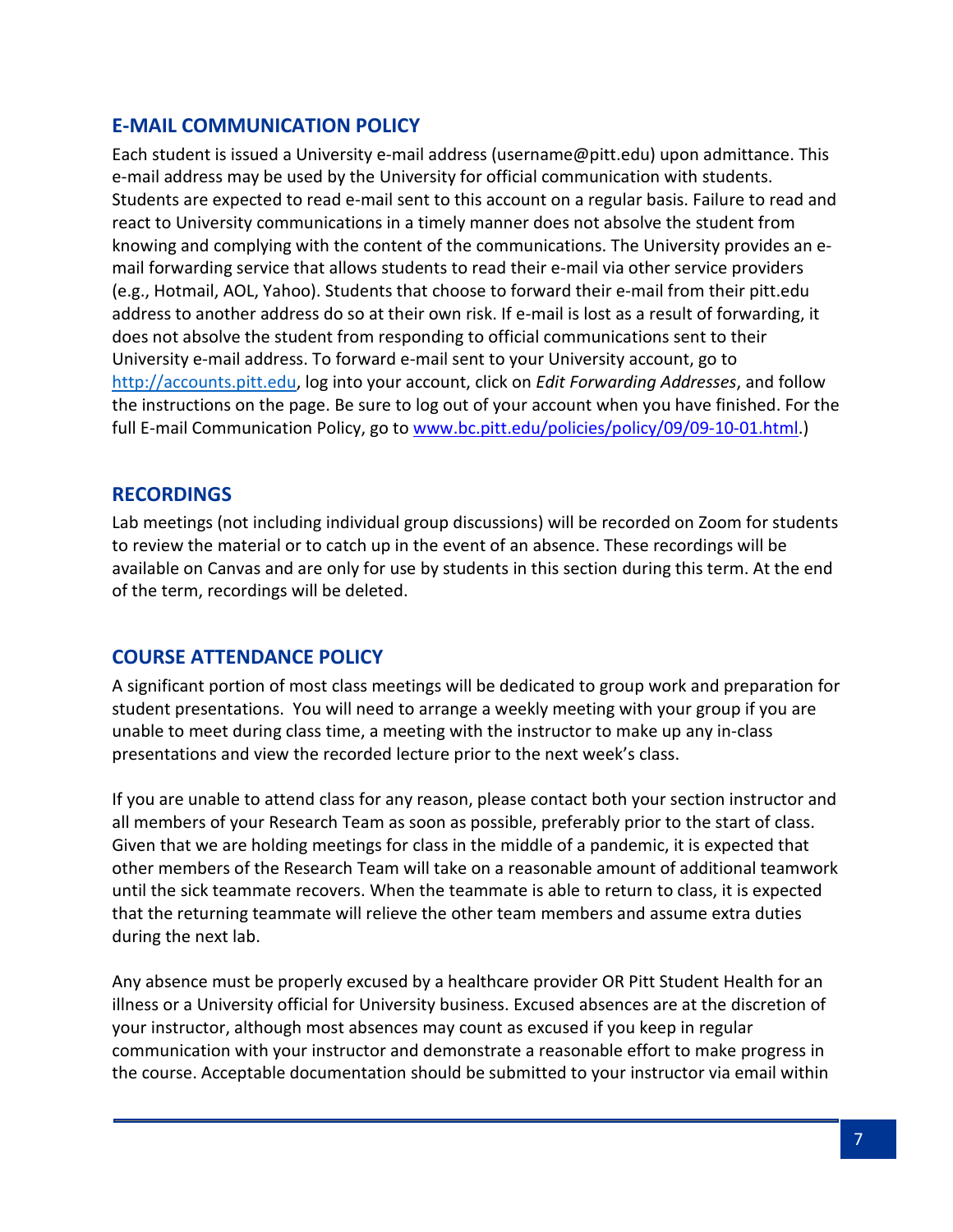one week of the missed class or it will not be accepted. The penalties for unexcused absences are as follows:

1 unexcused absence **Deduction of**  $\frac{1}{2}$  **letter grade from final grade** 2 unexcused absences Deduction of one full letter grade from final grade 3 unexcused absences Failure for class (if withdrawal option not taken)

If you need to miss class on a regular basis for an excused reason, please speak with your section instructor right away to make arrangements to move to another section that better meets your needs.

Arriving to class late (more than 15 minutes after class has started) will result in a deduction of 3 points per late arrival from the final course grade. Missing the start of a class (more than 30 minutes) counts as missing the entire class. Being absent from lab does not change assignment due dates, although extensions can be granted at the instructor's discretion.

# **PLAGIARISM & ACADEMIC INTEGRITY**

Students in this course will be expected to comply with the University of Pittsburgh's Policy on [Academic Integrity.](http://www.cfo.pitt.edu/policies/policy/02/02-03-02.html) Any student suspected of violating this obligation for any reason during the semester will be required to participate in the procedural process, initiated at the instructor level, as outlined in the University Guidelines on Academic Integrity. This may include, but is not limited to, the confiscation of the examination of any individual suspected of violating University Policy. Furthermore, no student may bring any unauthorized materials to an exam, including dictionaries and programmable calculators.

To learn more about Academic Integrity, visit the [Academic Integrity Guide](http://pitt.libguides.com/academicintegrity/) for an overview of the topic. For hands-on practice, complete the [Understanding and Avoiding Plagiarism tutorial.](https://bts.library.pitt.edu/eLearning/Captivate/Understanding_Avoiding_Plagiarism/multiscreen.html)

# **DISABILITY SERVICES**

If you have a disability for which you are or may be requesting an accommodation, you are encouraged to contact both your instructor and **Disability Resources and Services (DRS)**, 140 William Pitt Union, (412) 648-7890, [drsrecep@pitt.edu,](mailto:drsrecep@pitt.edu) (412) 228-5347 for P3 ASL users, as early as possible in the term. DRS will verify your disability and determine reasonable accommodations for this course.

# **HEALTH AND SAFETY STATEMENT**

In the midst of this pandemic, it is extremely important that you abide by public health regulations and University of Pittsburgh health standards and guidelines. While in class, at a minimum this means that you must wear a face covering (mouth and nose must be covered at all times) and comply with current University guidance; other requirements may be added by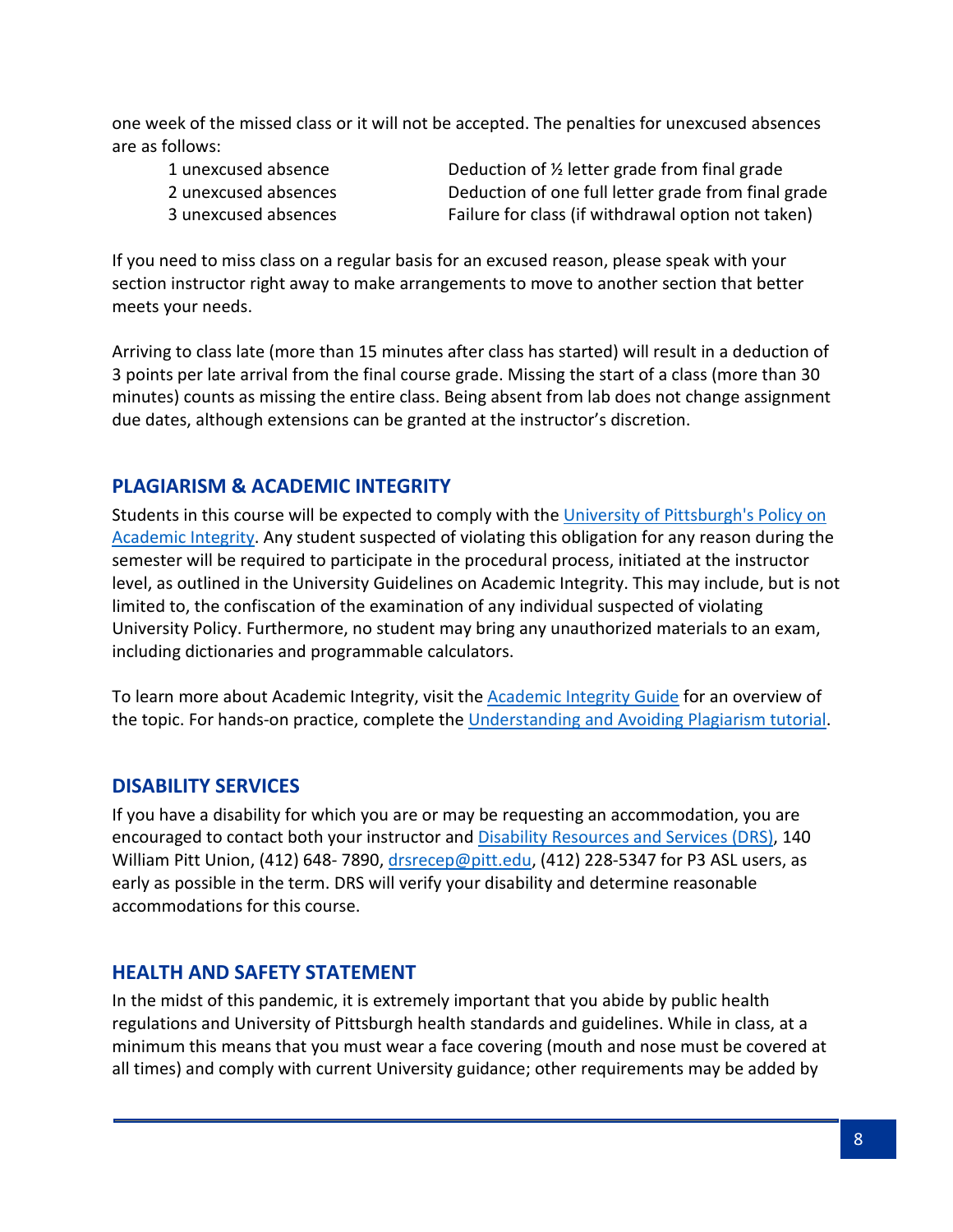the University during the semester. These rules have been developed to protect the health and safety of all community members. Failure to comply with these requirements will result in you not being permitted to attend class in person and could result in a Student Conduct violation. For the most up-to-date information and guidance, please visit [coronavirus.pitt.edu](http://coronavirus.pitt.edu/) and check your Pitt email for updates before each class.

# **ACCESSIBILITY**

The Canvas LMS platform was built using the most modern HTML and CSS technologies, and is committed to W3C's Web Accessibility Initiative and [Section 508](https://www.section508.gov/) guidelines. Specific details regarding individual feature [compliance](https://community.canvaslms.com/docs/DOC-2061-accessibility-within-canvas) are documented and updated regularly.

# **DIVERSITY AND INCLUSION**

The University of Pittsburgh does not tolerate any form of discrimination, harassment, or retaliation based on disability, race, color, religion, national origin, ancestry, genetic information, marital status, familial status, sex, age, sexual orientation, veteran status or gender identity or other factors as stated in the University's Title IX policy. The University is committed to taking prompt action to end a hostile environment that interferes with the University's mission. For more information about policies, procedures, and practices, see: [http://diversity.pitt.edu/affirmativeaction/policies-procedures-and-practices.](http://diversity.pitt.edu/affirmativeaction/policies-procedures-and-practices)

I ask that everyone in the class strive to help ensure that other members of this class can learn in a supportive and respectful environment. If there are instances of the aforementioned issues, please contact the Title IX Coordinator, by calling 412-648-7860, or e-mailing [titleixcoordinator@pitt.edu.](mailto:titleixcoordinator@pitt.edu) Reports can also be filed online:

[https://www.diversity.pitt.edu/make-report/report-form.](https://www.diversity.pitt.edu/make-report/report-form) You may also choose to report this to a faculty/staff member; they are required to communicate this to the University's Office of Diversity and Inclusion. If you wish to maintain complete confidentiality, you may also contact the University Counseling Center (412-648-7930).

# **COPYRIGHT NOTICE**

These materials may be protected by copyright. United States copyright law, 17 USC section 101, et seq., in addition to University policy and procedures, prohibit unauthorized duplication or retransmission of course materials. See [Library of Congress Copyright Office](http://www.copyright.gov/) and the [University Copyright Policy.](http://www.library.pitt.edu/copyright-pitt)

# **RELIGIOUS OBSERVANCES**

The observance of religious holidays (activities observed by a religious group of which a student is a member) and cultural practices are an important reflection of diversity. As your instructor, I am committed to providing equivalent educational opportunities to students of all belief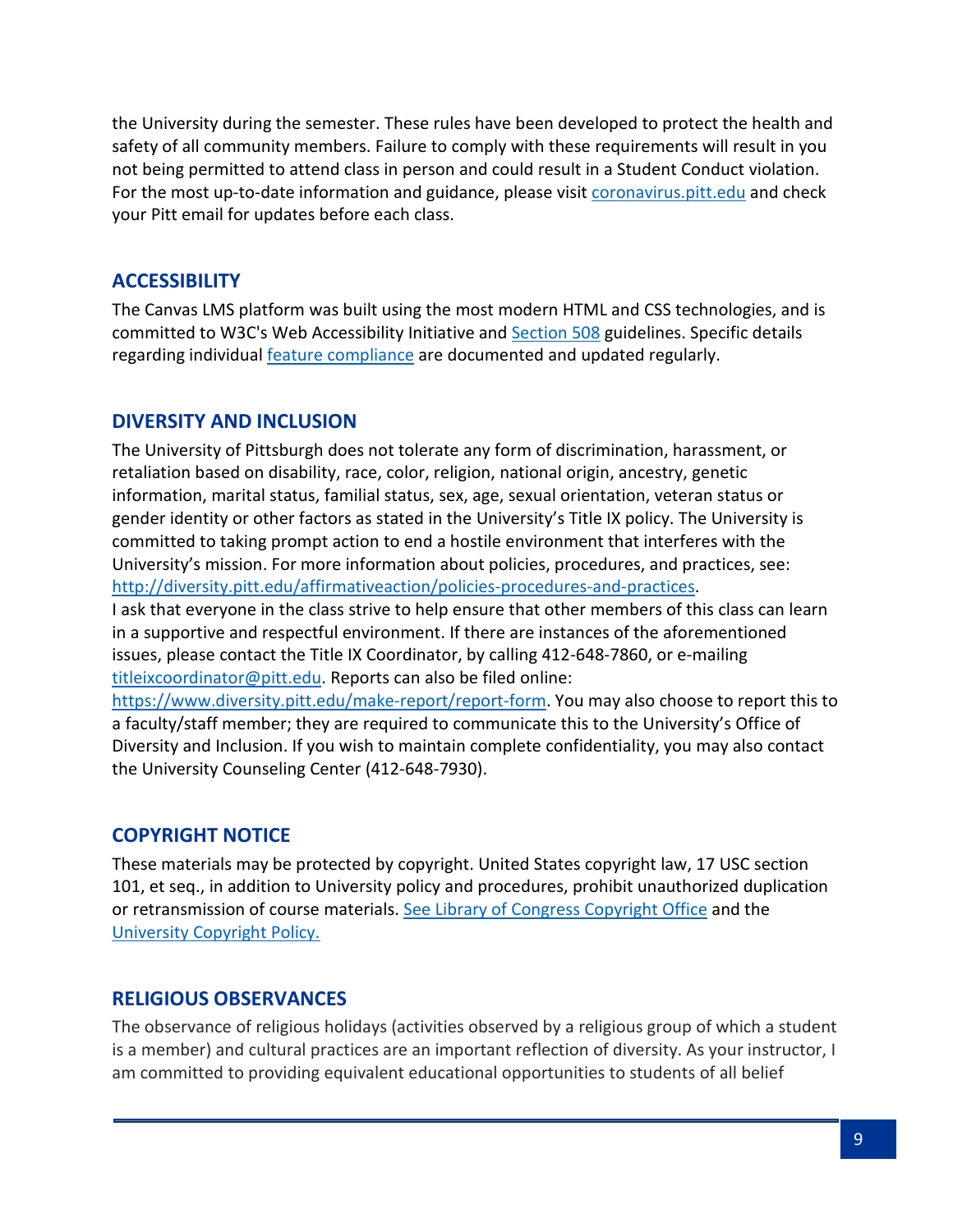systems. At the beginning of the semester, you should review the course requirements to identify foreseeable conflicts with assignments, exams, or other required attendance. If at all possible, please contact me within the first two weeks of the first class meeting to allow time for us to discuss and make fair and reasonable adjustments to the schedule and/or tasks.

#### **GENDER INCLUSIVE LANGUAGE STATEMENT**

Language is gender-inclusive and non-sexist when we use words that affirm and respect how people describe, express, and experience their gender. Just as sexist language excludes women's experiences, non-gender-inclusive language excludes the experiences of individuals whose identities may not fit the gender binary, and/or who may not identify with the sex they were assigned at birth. Identities including trans, intersex, and genderqueer reflect personal descriptions, expressions, and experiences. Gender-inclusive/non-sexist language acknowledges people of any gender (for example, first year student versus freshman, chair versus chairman, humankind versus mankind, etc.). It also affirms non-binary gender identifications, and recognizes the difference between biological sex and gender expression. Students, faculty, and staff may share their preferred pronouns and names, and these gender identities and gender expressions should be honored.

# **TAKE CARE OF YOURSELF**

College can be an exciting and challenging time for students. Taking time to care for yourself and seeking appropriate support can help you achieve your academic and professional goals. You are encouraged to maintain a healthy lifestyle by eating a balanced diet, exercising regularly, avoiding drugs and alcohol, getting enough sleep, and taking time to relax.

It can be helpful to remember that we all benefit from assistance and guidance at times, and there are many resources available to support your well-being while you are at Pitt. If you or anyone you know experiences overwhelming academic stress, persistent difficult feelings and/or challenging life events, you are strongly encouraged to seek support. In addition to reaching out to friends and loved ones, consider connecting with a faculty member you trust for assistance connecting to helpful resources.

The [University Counseling Center](http://www.counseling.pitt.edu/) is also here for you. You can call 412-648-7930 at any time to connect with a clinician.

If you or someone you know is feeling suicidal, call someone immediately, day or night: University Counseling Center (UCC): 412 648-7930 University Counseling Center Mental Health Crisis Response: 412-648-7930 x1 Resolve Crisis Network: 888-796-8226 (888-7-YOU-CAN)

If the situation is life threatening, call the Police: